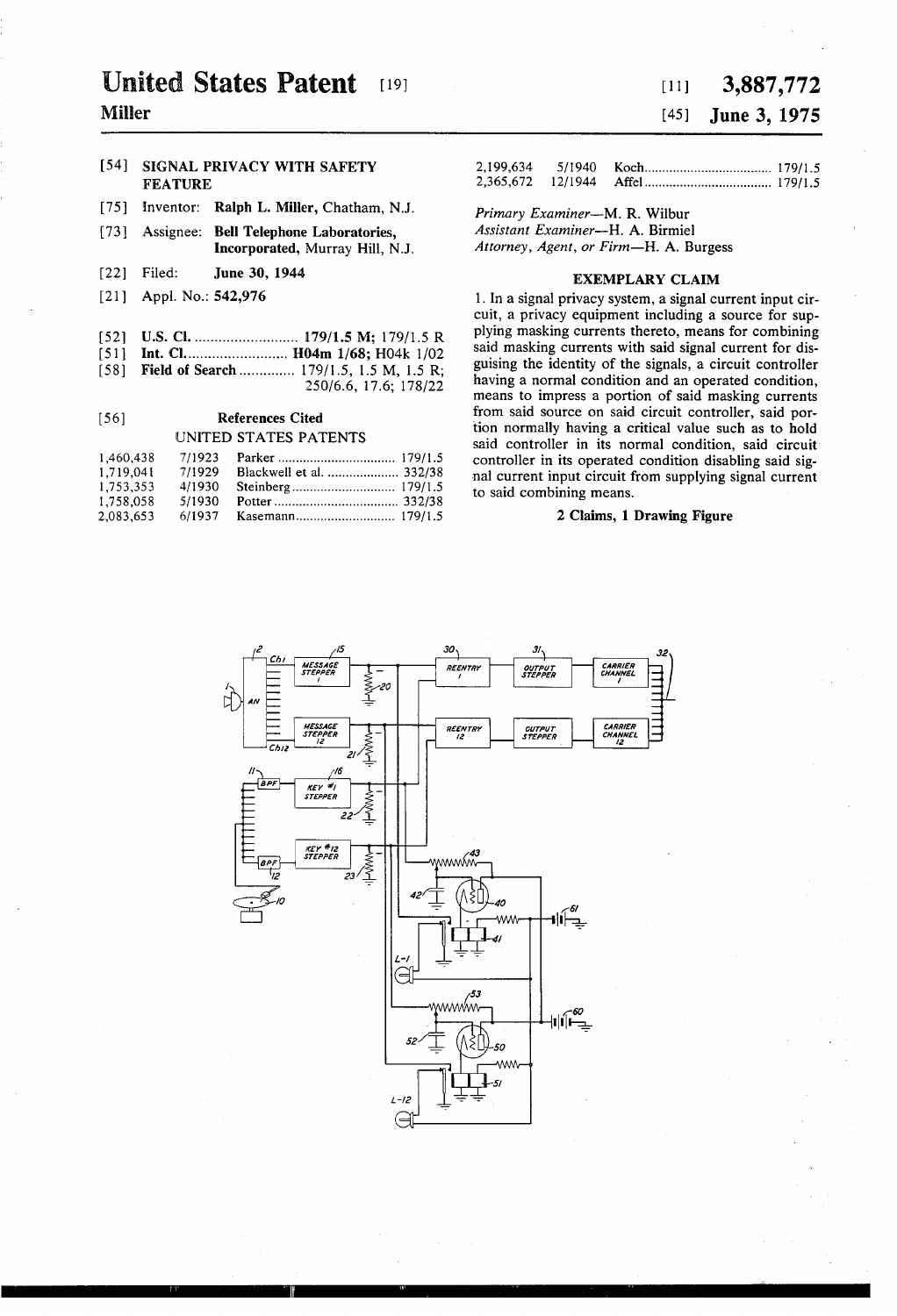3,887,772



INVENTOR<br>R.L. MILLER A Surgess  $BY$  $J\forall$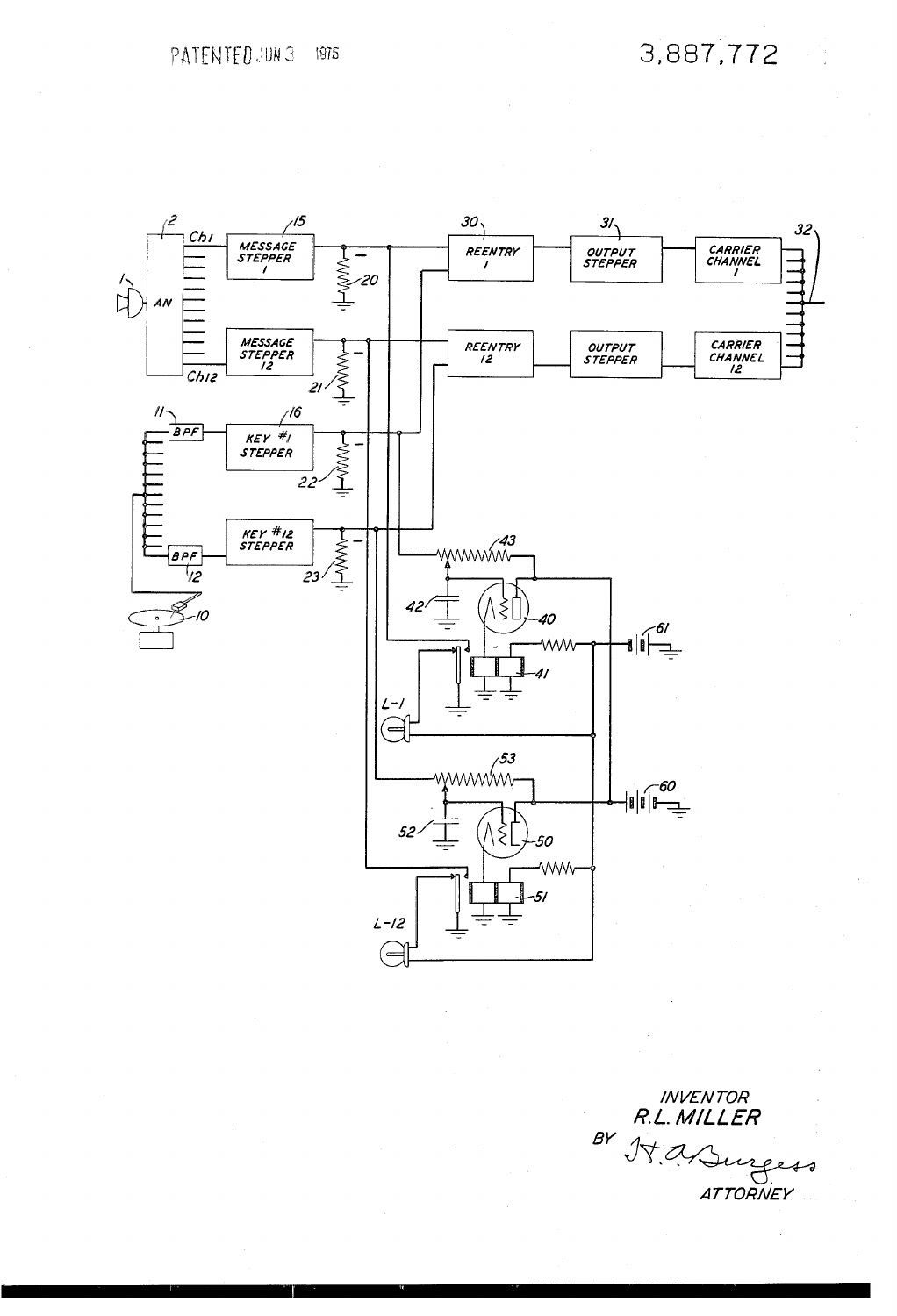## SIGNAL PRIVACY WITH SAFETY FEATURE

The present invention relates to the transmission of signals with privacy and more particularly to the pre vention of transmission of clear signal in case of im proper operation of the privacy apparatus.

The general object of the invention is to guard con tinuously against the transmission of clear signals in case of failure of the privacy equipment to function properly.

The invention will be disclosed herein as embodied in the type of system in which privacy in transmission is accomplished by combining with the message cur rents before transmission masking waves or impulses for disguising the identity of the message currents and  $15$  common outgoing path 32. in which the message is recovered at the receiver by properly combining the received currents with dupli cate masking currents supplied at the receiver. Such a system is dislosed, for example, in Lundstrom-Schimpf application for U.S. Pat. Ser. No. 456,322, field Aug. 20 27, 1942, and reference may be made to that applica tion for a full disclosure of the system.

These masking pulses, which may be referred to as key pulses or key waves, may be in the form of pulses an amplitude distribution which is random with time. The secrecy is dependent mainly upon this random dis tribution of the pulse amplitudes and if the key circuit should fail to supply pulses of this character and should, for example, supply to the privacy equipment 30 either no pulses or pulses of constant or nearly constant amplitude, the privacy would be impaired or might be wholly lost. of one polarity having different amplitudes and having 25

The invention provides for allowing normal transmis sion to continue so long as key pulses of normal type  $35$ are being supplied but in case te key pulses either cease or become of too low or too high amplitude to permit proper enciphering of the signals, the transmission of the signals is cut off.

The nature and objects of the invention will be more  $40$ fully understood from the following detailed descrip tion of an illustrative embodiment as shown in the ac companying drawing, the single FIGURE of which shows a schematic circuit diagram of the invention as applied to a multichannel privacy system of known type.

The type of system shown is for the transmission of speech waves with secrecy. The speech waves are spo ken into the microphone 1 and after being analyzed in ken into the microphone  $\overline{1}$  and after being analyzed in  $\overline{50}$ <br>the vocoder analyzer 2 into low frequency components in twelve vocoder channels, these components are combined with key waves or pulses derived in any suit able manner but illustrated as coming from a phono graph record 10. The key waves are recorded as modu lations of carrier waves and the twelve individual keys are separated by band-pass filters 11, 12 of which there would be twelve filters in practice.

The low frequency vocoder channel currents are ap plied to the message steppers 15 and the key pulses are applied to the key steppers 16 all of which may be of similar construction. These steppers contain gas-filled tubes which fire in different numbers according to the strength of the input current and they produce across the output resistors 20, 21, 22, 23 current varying in steps in accordance with the strength of the input cur rents. For example, the total range of current values in . one channel may be divided into six steps designated 0, 60 65

 $1, 2, 3, 4, 5$ , the intermediate values of a message current not being transmitted.

The current from the output of the message stepper of channel 1 is combined with the current from the out put of key stepper No. 1 in reentry circuit shown at 30. The output of the reentry circuit is applied to output stepper 31. It is to be understood that there are twelve reentry circuits, one per channel, and that each such reentry circuit has impressed on it current derived from 10 one message stepper and from one key stepper. The outputs of the individual output steppers 31 are applied to twelve individual carrier channels for modulation of carrier waves of different frequencies to enable the cur rents to be transmitted by multiplex carrier over the

The privacy system as broadly outlined above is the same as that disclosed in the Lundstrom-Schimpf appli cation above referred to, which may be consulted for further details.

Referring now,, more particularly, to the circuits pro vided in accordance with the present inventin, each key channel is provided with a pilot discharge tube of which two are shown at respectively 40 and 50. Each of these tubes controls energization of the individual relay 41 or 51 the armature of which when attracted places a short-circuit across the corresponding message channel to disable that channel. For example, when relay 41 at tracts its armature a circuit to ground is closed from the ungrounded terminal of output resistor 20. Similarly, when relay 51 attracts its armature, a short-circuit is placed across output resistor 21.

45 55 Relays 41 and 51 are held normally deenergized by key pulses occurring in the respective key channels. These key pulses all have such polarity as to make the ungrounded terminal of the output resistor 22 or 23 negative. While the amplitudes of the key pulses vary in random manner with time, the average value of the pulses, when measured over a time of the order of 1 second, remains substantially constant so that the con densers 42 and 52 normally carry a charge of average value, such as to make the grids of tubes 40 and 50 neg ative toward ground. Plate voltage for the tubes 40 and 50 is supplied from positive battery 60. High resistances 43 and 53 are connected from the plates of tubes 40 and 50 to the output sides of the key steppers and the grids have a sliding biasing contact along these re sistances for enabling the space'current through these tubes to be accurately adjusted for the average value of key pulses. This adjustment is made such that when the key pulses are of normal type the normal space current through the left-hand winding of the relays 41 and 51 is just sufficient to neutralize the current through the right-hand or biasing windings of the relays derived from biasing battery 61. When this balanced condition obtains the flux in the core of the relays 41 and 51 is reduced to zero and the armatures are in their retracted position causing pilot lamps L-l and L-l2 to be lighted from battery 61.

This condition obtains in a circuit so long as normal level key pulses are being supplied from the steppers 16 to the reentry circuits. In case of failure of one of the key channels to supply pulses of average value, the charge on the condenser 42 or 52 changes in value such as to change the space current flowing through the lefthand winding of the corresponding relay, thus upsetting the balanced conditon and causing the relay to attract its armature. When this occurs the corresponding mes